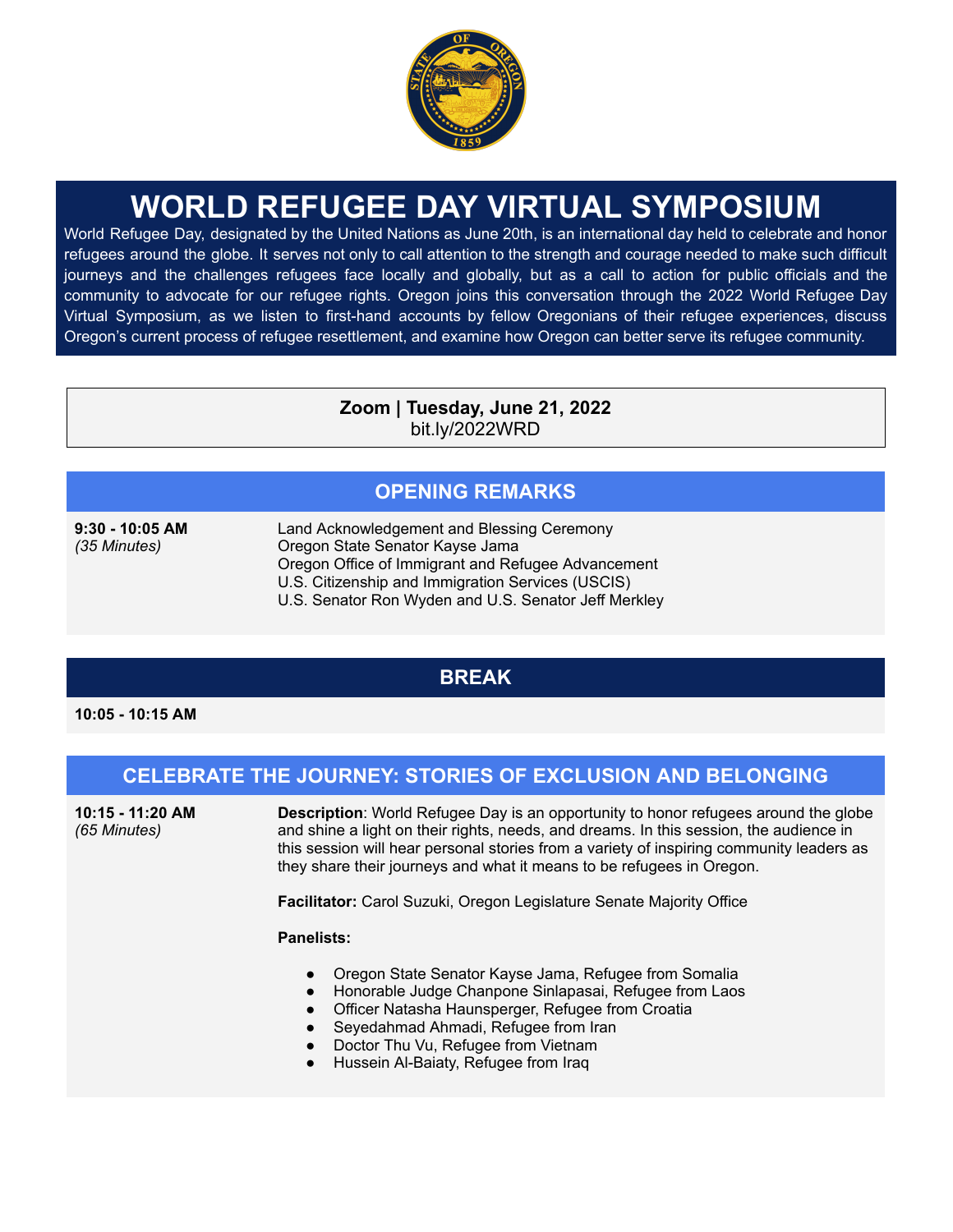# **BREAK**

#### **CELEBRATE THE IMPACT: THE ROLE OF IMMIGRANTS AND REFUGEES IN OREGON'S WORKFORCE**

#### **11:30 AM - 12:55 PM** *(85 Minutes)*

**Description:** Many immigrants and refugees in Oregon who held advanced degrees from foreign universities or were professionally trained are working in low-wage jobs when their education and experience could be better utilized as a competitive advantage for businesses. Additionally, traditional methods of recruiting talent have not worked when reaching communities of color or English Language Learners as many members of those communities do not know where to look for jobs. This in-depth presentation will cover innovations and alternate pathways to licensure to help Oregon further diversify our workforce, gain a competitive advantage with multicultural talent that exists in this community and better reflects a changing global customer base.

#### **Presenters:**

- Leani García Torres, American Immigration Council
- Mari Watanabe, Partnership In Diversity
- Andrew McGough, Worksystems
- Leisl Wehmueller, Immigrant and Refugee Community Organization
- Nura Elmagbari, Portland Refugee Support Group

#### **BREAK**

**12:55 - 1:05 PM**

#### **READY TO LEARN: UNDERSTAND THE COMPLEXITIES OF THE IMMIGRATION SYSTEM AND THE BASICS OF REFUGEE RESETTLEMENT**

**1:05 - 1:50 PM** *(45 Minutes)*

**Description:** Refugee resettlement is one of the very few pathways for immigrants and refugees to resettle and integrate. While adjusting to life in a new community is complex and varied, refugee resettlement is a distinct process that begins overseas. Before individuals and families are provided a Refugee Visa and travel to the US is granted, refugees are required to pass a rigorous vetting process overseas that makes refugees the most thoroughly screened people who resettle to the United States. In this session, the audience will learn the basics of the refugee resettlement process, including key terminologies, an overview of the process and common misconceptions.

#### **Presenters:**

- Toc Soneoulay-Gillespie, Office of Immigrant and Refugee Advancement
- Matthew Westerbeck, Catholic Charities of Oregon
- Caroline van der Harten, Ecumenical Ministries of Oregon